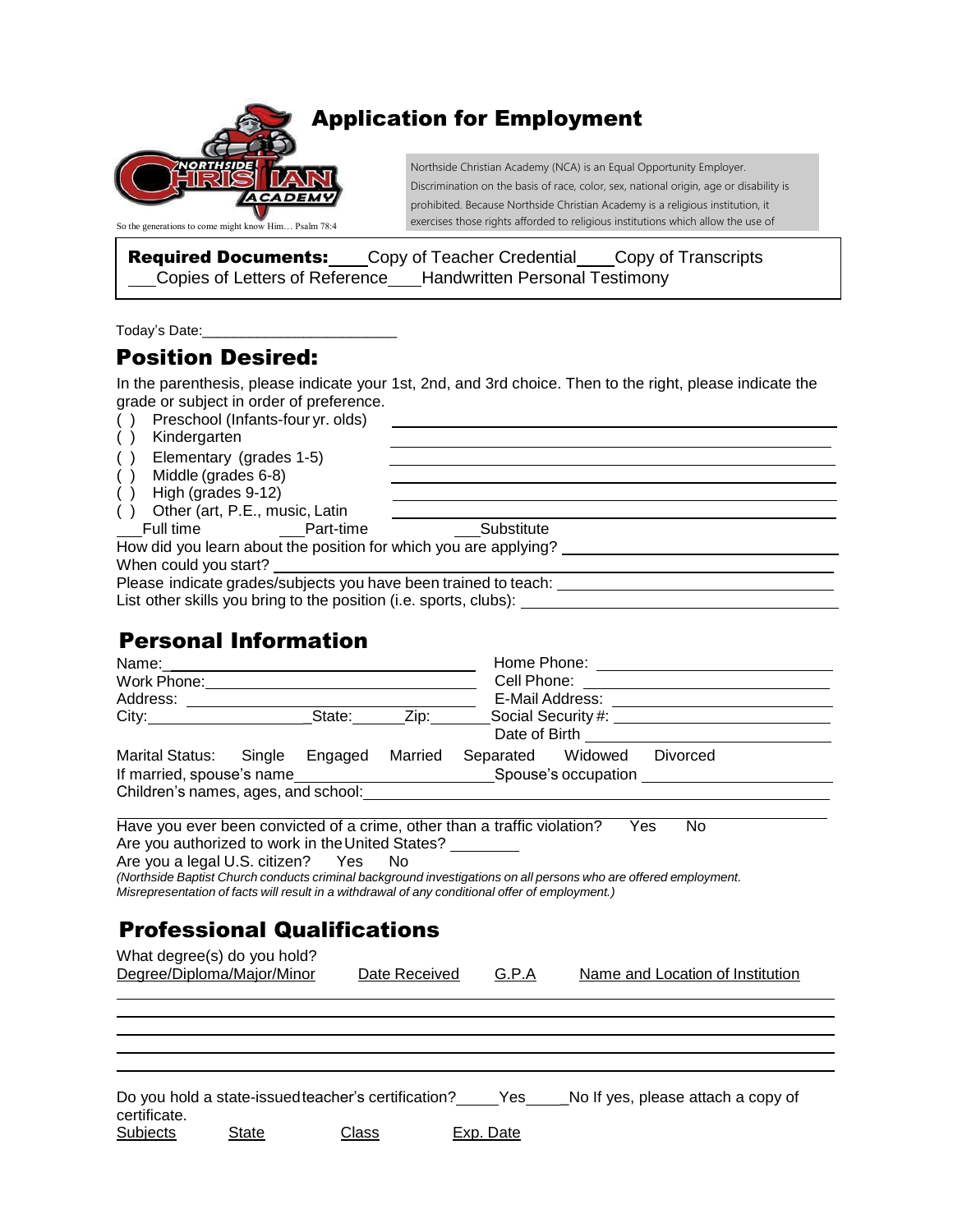# Employment History

Please start with your current/most recent employer and work backwards for the past ten years.

| Employer:                            |                      |  |
|--------------------------------------|----------------------|--|
| <b>Street Address:</b>               |                      |  |
| State:<br>City:                      | Zip Code:            |  |
| Position:                            | Dates of Employment: |  |
| <b>Description of Duties:</b>        |                      |  |
|                                      |                      |  |
| Supervisor's Name, Phone, and Email: |                      |  |
| Reason for leaving:                  | Annual Salary:       |  |
|                                      |                      |  |
|                                      |                      |  |
| Employer:                            |                      |  |
| <b>Street Address:</b>               |                      |  |
| State:<br>City:                      | Zip Code:            |  |
| Position:                            | Dates of Employment: |  |
| <b>Description of Duties:</b>        |                      |  |
|                                      |                      |  |
| Supervisor's Name, Phone and Email:  |                      |  |
| Reason for leaving:                  | Annual Salary:       |  |
|                                      |                      |  |
|                                      |                      |  |
|                                      |                      |  |
| Employer:                            |                      |  |
| <b>Street Address:</b>               |                      |  |
| State:<br>City:                      | Zip Code:            |  |
| Position:                            | Dates of Employment: |  |
| Description of Duties:               |                      |  |
|                                      |                      |  |
| Supervisor's Name, Phone and Email:  |                      |  |
| Reason for leaving:                  | Annual Salary:       |  |
|                                      |                      |  |
|                                      |                      |  |
|                                      |                      |  |
| Employer:                            |                      |  |
| Street Address:                      |                      |  |
| State:<br>City:                      | Zip Code:            |  |
| Position:                            | Dates of Employment: |  |
| Description of Duties:               |                      |  |
|                                      |                      |  |
| Supervisor's Name, Phone and Email:  |                      |  |
| Reason for leaving:                  | Annual Salary:       |  |
|                                      |                      |  |

## Interests and Abilities

| Art               | Drama                        | Nature Study              | <b>Track and Field</b> |
|-------------------|------------------------------|---------------------------|------------------------|
| Band              | <b>Elementary Activities</b> | Newspaper                 | Tutoring               |
| <b>Basketball</b> | <b>Elementary Sports</b>     | <b>Physical Education</b> | <b>Vocal Music</b>     |
| <b>Bible</b>      | Football                     | Science Lab               | Volleyball             |
| Cheerleading      | Golf                         | Soccer                    | Worship Leading        |
| Computer/Robotics | <b>Industrial Art</b>        | Softball                  | Yearbook               |
| Debate            | Missions/Outreach            | Student Council/Gov't     |                        |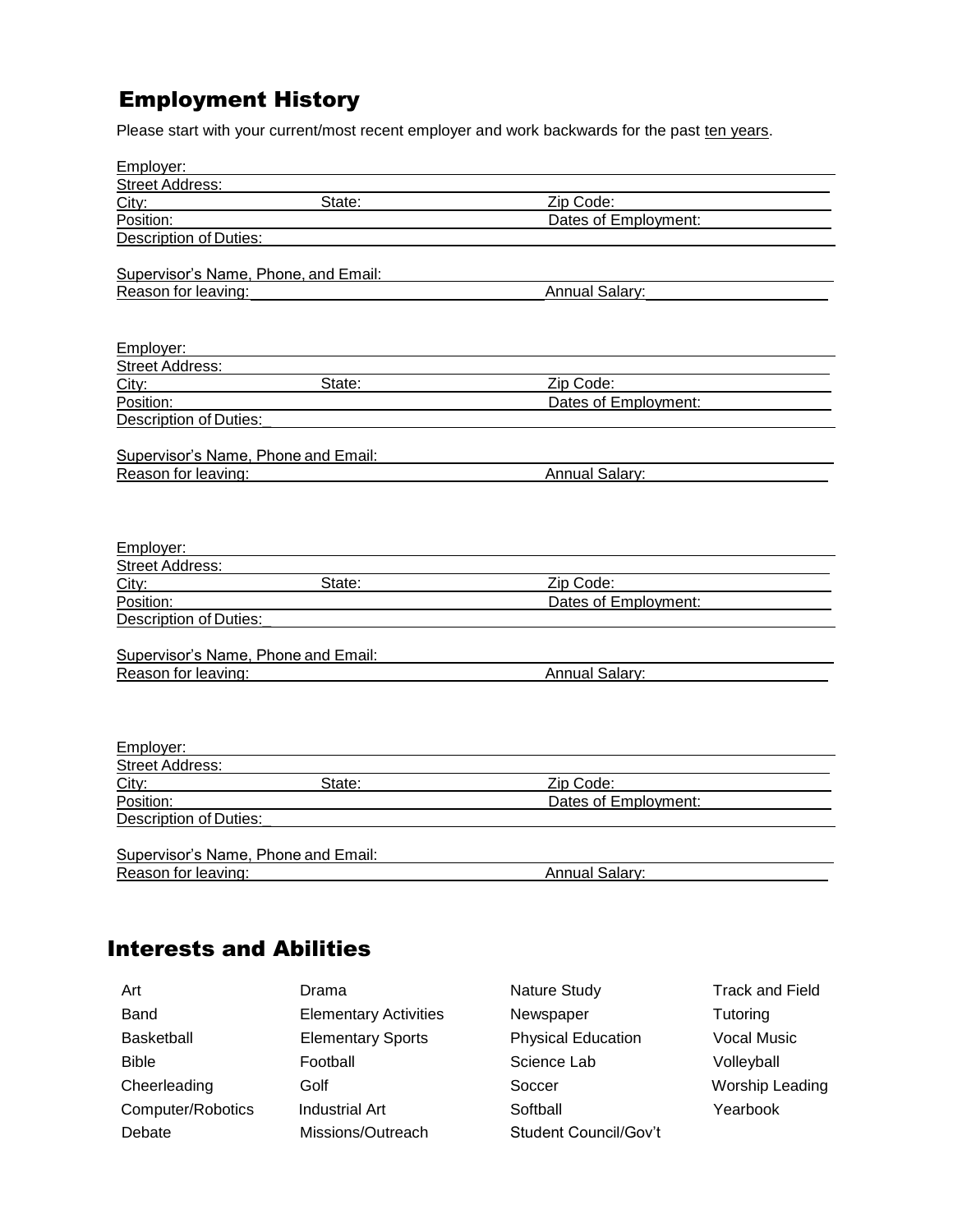Professional organizations in which you maintain an active membership:

Please list any student activities that you have you directed:

#### Christian Background

| Have you accepted Jesus Christ as your Lord and Savior? |                                              | Yes | No. | Uncertain |
|---------------------------------------------------------|----------------------------------------------|-----|-----|-----------|
| If yes, when?                                           | On what do you base your claim of salvation? |     |     |           |

| What is your local church affiliation?<br>Name of Address of your church |                                                                 |
|--------------------------------------------------------------------------|-----------------------------------------------------------------|
| Pastor's Name                                                            | Church denomination                                             |
| Do you attend weekly?<br>Yes<br>been involved                            | No List any church/Christian work or ministry in which you have |

<u> 1989 - Johann Stoff, Amerikaansk politiker († 1908)</u> 

<u> 1980 - Johann Barbara, martxa alemaniar a</u>

Give your definition of a Christian:

Why do you desire a position at a Christian School?

What do you believe is the unique function of a Christian school program?

Please give a brief personal testimony, including the circumstances of your conversion.

**B**riefly describe your present practice concerning Bible study and prayer.